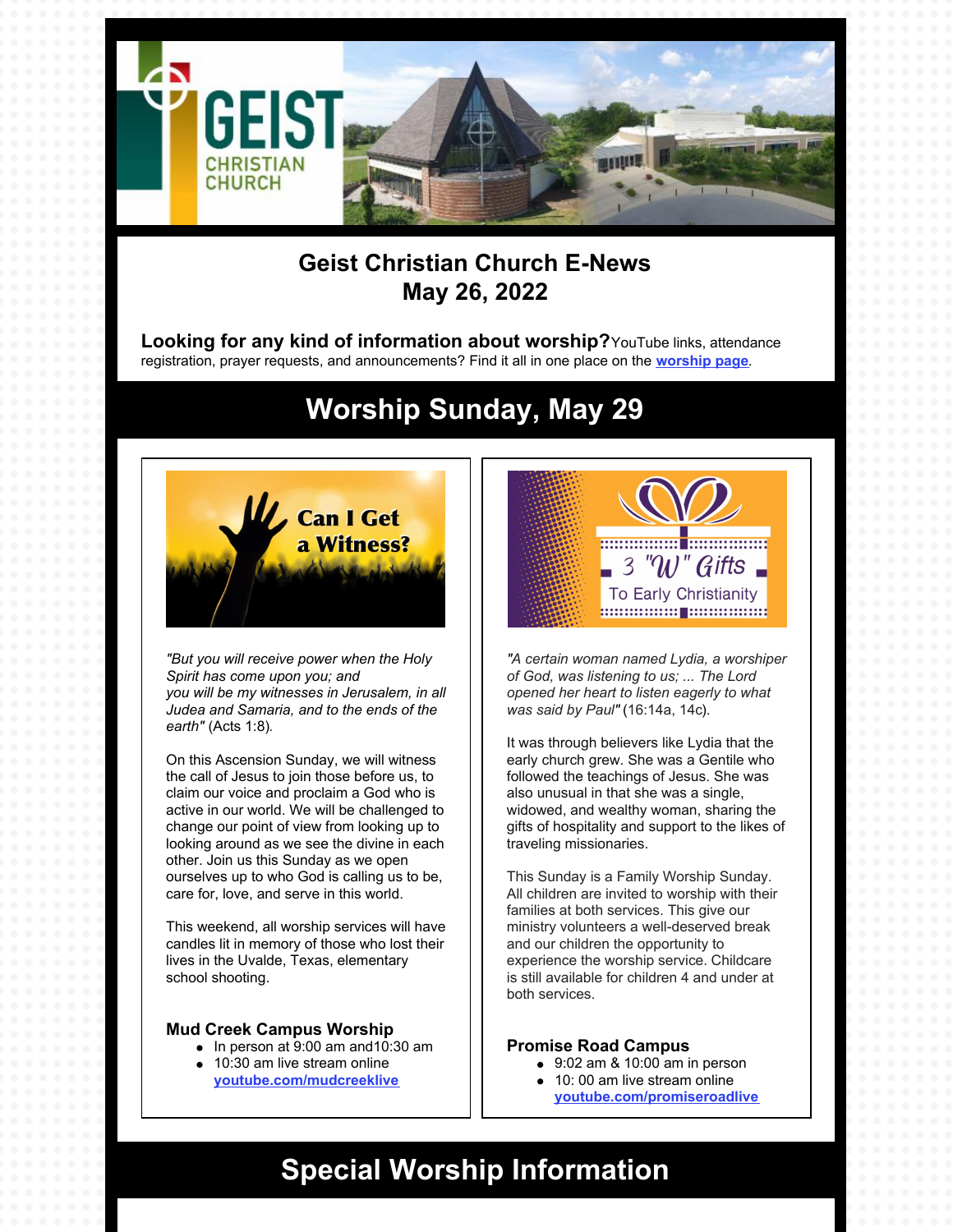### **The 9:02 Worship Service**

The 9 am worship service at the Promise Road Campus is now the 9:02 am service. Worship feels like spending time in your favorite coffee shop. It includes music, message, prayer, and table with communion by intinction, all in a relaxed, family-friendly, 40-minute format. It's perfect for those on the go and a perfect way to start your day.

#### **Outdoor Worship**

- Sunday, June 5, at 10 am
- Promise Road Campus

You are invited to an outdoor worship service to celebrate Pentecost. Bring a chair and wear something red as we gather on the hill to celebrate the gift of the Holy Spirit to the Church. Ohana Donuts will be on campus from 9:30-11:30 am. Please note there will be *no* 9:02 AM worship service on this day at the Promise Road Campus.

### **Connect**

#### **Geist Goes Out**

- Tuesday, June 7, 6:30-9 pm
- Nickel Plate Amphitheater, Fishers

Join us for the Cool City Band as we meet by the flagpole on the lawn by the Amphitheater in downtown Fishers. Bring your own chair or blanket along with food and drinks. Or you can purchase food on site. Email **[connect@geistchristian.org](mailto:connect@geistchristian.org)** for more information.

#### **Happening Guide—June-August 2022**

The warmth of summer calls for a change in rhythm. Join Geist Christian Church as we venture further beyond our buildings and into the world. From mission



projects to community gatherings, let's get out and experience/explore God's creation together.

Check out our **Summer [Happening](https://geistchristian.org/wp-content/uploads/2022/05/Summer-Happenings-Guide-2022.pdf) guide**!

## **Outreach**

### **Faster Pastor Recap**

Thank you for your support of Faster Pastor. We had a great turnout at K1 and at the Promise Road Campus. The real winners are the five mission organizations, which received a total of nearly \$7,000, thanks to your generosity. We are already looking forward to Faster Pastor 2023.



### **Blood Drive**

- Promise Road Campus
- Sunday, June 5

Versiti Blood Center of Indiana provides lifesaving blood and blood products to more than 90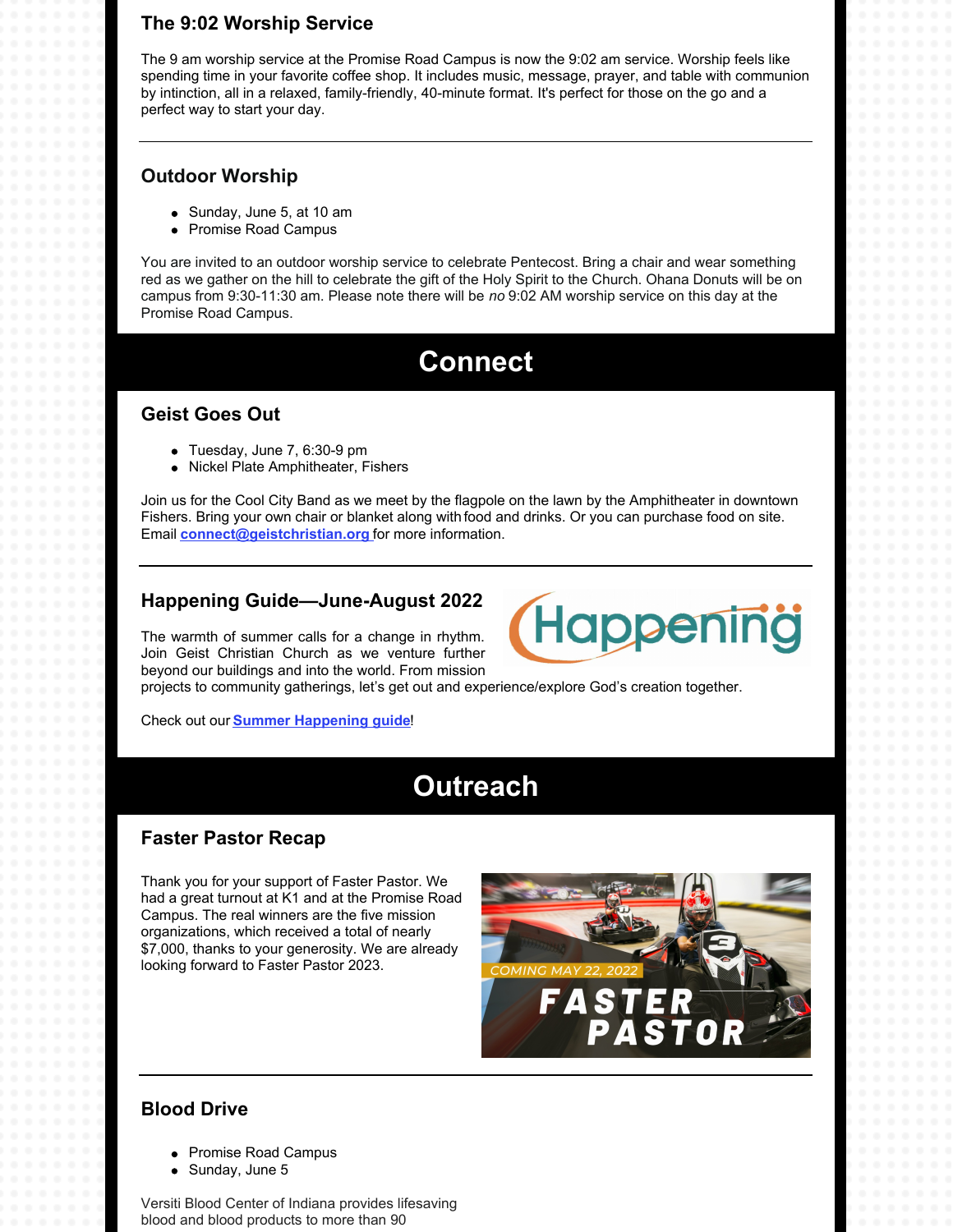hospitals throughout the state. On Sunday, June 5, from 9:00 am-12:00 pm at the Promise Road Campus, Geist Christian Church is doing our part to help Versiti sustain an adequate blood supply to our local Indiana hospitals and the patients they serve.

Sign up at church, or**[schedule](https://donate.indiana.versiti.org/donor/schedules/drive_schedule/154605) your donation here!**

# **Children & Youth**

**DONATE BLO** 

### **Vacation Bible School Compassion Camp**

- Promise Road Campus
- June 14-17, 9:30-11:30 am

As we look around the world, our deep need for compassion becomes more evident with each passing day, perhaps now more than ever. Compassion Camp's goal is to cultivate compassion for each other, ourselves, and the world. The practice of lovingkindness serves as the backbone for our theme.

Lovingkindness is the utmost form of selfless love toward ourselves and others.



 $\mathsf{OD} \mathrel{\dagger} \mathsf{he}$ 

#### **[Register](http://geistchristian.org/2022-vbs/) Here**

### **Volunteers Make VBS a Success! Sign up [here!](https://geistchristian.shelbynextchms.com/external/form/b3b6e3d9-785c-4140-89a1-7cfeb0edeff9)**

### **On The Case**

A 4-day VBS series from the New Testament about spiritual habits.

- Mud Creek Campus
- July 12-15, 6-8 pm
- Dinner will be served at 5:30 pm



# **Take Two**

- Wednesday, June 8, 12:30 pm
- Meet at Mud Creek Campus
- \$10 per person
- Open to all youth who have completed grades 6-12

Our trip to the ballpark got postponed due to potential weather. Join us for a Wednesday afternoon game on June 8! Friends are



welcome to join. The game starts at 1:35 pm, and we will be back around 5 pm. Bring money for food and drinks at the game.

Please note: The stadium concession stands do*not* accept cash. There are three options: send your child with a credit card, send your child with a prepaid VISA gift card, or send your child with cash and they can exchange it for a "gift card" at the ticket office at the game.